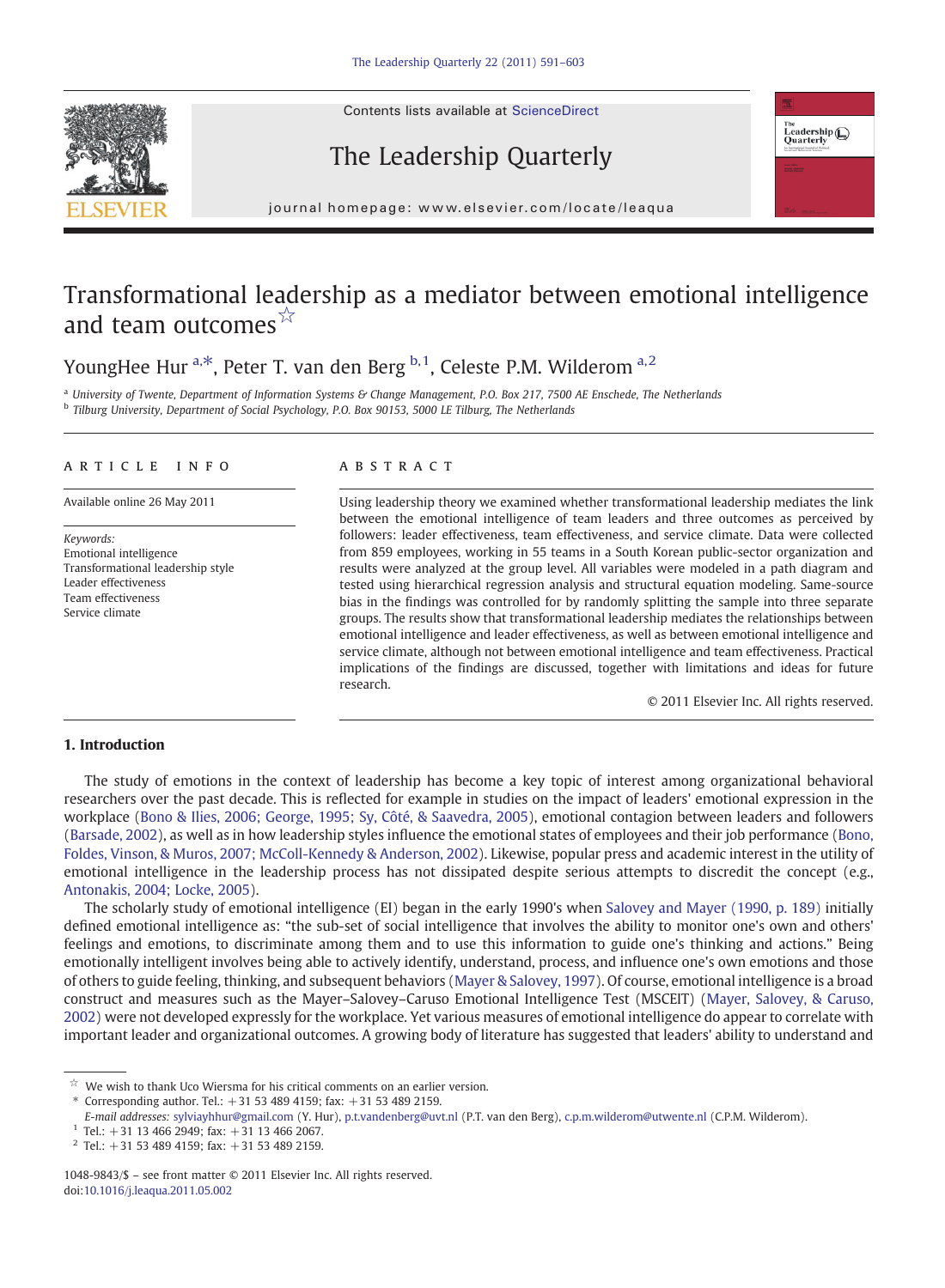manage their own feelings, moods and emotions, as well as those of their followers contributes to effective leadership in a variety of organizations [\(Gardner & Stough, 2002; George, 2000; Kerr, Garvin, Heaton, & Boyle, 2006; Rosete & Ciarrochi, 2005](#page--1-0)). Moreover, researchers have argued that the emotional intelligence of leaders is a critical component in leading a team effectively (e.g., [Jordan](#page--1-0) [& Lawrence, 2009; Prati, Douglas, Ferris, Ammeter, & Buckley, 2003](#page--1-0)).

Amidst this work a key question remains: how do leaders with high emotional intelligence exert their influence in work related contexts? That is, how do leaders with a better awareness, assimilation, understanding, and managing of own emotions and those of others affect organizational outcomes? The purpose of the current study was to advance research on emotional intelligence and transformational leadership in the following ways: first, we argued that the effect of emotional intelligence on organizational outcomes is mediated by a transformational leadership. Second, we examined the influence of the emotional intelligence of a leader at the group-level of analysis. Third, we conducted our study in South Korea, rather than in the West where most studies on emotional intelligence have been conducted to date. And last, we obtained a sufficiently large database to statistically control for possible common-method bias. A path-analytic model is presented in which emotional intelligence affects transformational leadership; and in which transformational leadership is subsequently linked to three outcome variables, namely leadership effectiveness, team effectiveness, and service climate.

### 2. Theory and hypotheses development

## 2.1. Emotional intelligence and transformational leadership

A growing body of studies has shown that emotional intelligence is inherently associated with transformational leadership (e.g., [Barling, Slater, & Kelloway, 2000; Leban & Zulauf, 2004; Mandell & Pherwani, 2003\)](#page--1-0). [Palmer, Walls, Burgess, and Stough](#page--1-0) [\(2001\)](#page--1-0) found significant correlations between emotional intelligence and several factors of the transformational leadership model. Specifically, the ability to monitor and manage emotions correlated with the inspirational, motivational and individualized consideration factors of transformational leadership. Similarly, [Gardner and Stough \(2002\)](#page--1-0), and later [Barbuto and Burbach \(2006\),](#page--1-0) showed that the emotional intelligence of leaders accounted for the majority of the variance in transformational leadership. Collectively, the findings of previous studies provide evidence that leaders who scored high on emotional intelligence were perceived by followers as exhibiting more transformational leadership behaviors.

Transformational leadership theory has also highlighted the importance of leaders' influence on followers' emotional states ([Ashkanasy & Tse, 2000\)](#page--1-0) and several studies have provided emotion-type insights into the transformational leader–follower linkage. [McColl-Kennedy and Anderson \(2002\),](#page--1-0) for example, showed that transformational leaders who suggested alternative solutions to problems and who showed individualized consideration to followers were able to redirect follower negative feelings of frustration and helplessness to more constructive ones, which, in turn, led to heightened followers' performance. Conversely, perceptions of minimal transformational leadership behaviors resulted in high levels of follower frustration and low performance levels. Recent studies have also shown that energetic, exciting, and emotionally appealing expressions of charisma created positive moods in followers [\(Bono & Ilies, 2006\)](#page--1-0) and lessened the emotion-related phenomena of burnout and stress in the workplace ([Bono et al., 2007\)](#page--1-0). Such results imply that transformational leadership can be interpreted as a process in which leaders use emotions to: communicate a vision to, as well as elicit responses from, followers; and to ensure that followers are emotionally motivated to perform their tasks beyond their own expectations ([Brown & Moshavi, 2005; Humphrey, 2002\)](#page--1-0).

The qualities of empathy, motivation, self-awareness, trust, and emotional stability, all qualities of a transformational leader, are also considered to be important elements of emotional intelligence [\(Bar-on, 1997; Goleman, 1998; Mayer & Salovey, 1997](#page--1-0)). From the angle of individual and contextual antecedents of transformational leadership behavior, emotional intelligence can be seen as the bedrock for transformational leaders. Based on our review of the literature we propose a direct linkage between emotional intelligence and transformational leadership.

## 2.2. Transformational leadership and leader/team effectiveness

The positive effects of transformational leadership on leader effectiveness and performance have been found at the individual, group, and organizational level (see [Burke et al., 2006; Judge & Piccolo, 2004](#page--1-0)). Transformational leaders induce strong levels of satisfaction [\(Trottier, Van Wart, & Wang, 2008\)](#page--1-0); citizenship behaviors [\(Podsakoff, Mackenzie, Moorman, & Fetter, 1990; Wang,](#page--1-0) [Law, Hackett, Wang, & Chen, 2005\)](#page--1-0); and service performance ([Liao & Chuang, 2007\)](#page--1-0) in followers. Transformational leaders, who showed individual consideration toward individual followers' growth and development by spending time to teach and coach, raised followers' awareness of the significance and worth of specified work outcomes and how their jobs affected organizational performance ([Epitropaki & Martin, 2005](#page--1-0)) ([Table 1](#page--1-0)).

Moreover, transformational leaders can dramatically influence a team environment when they change the attitudes and values of their followers in the direction of collective goals [\(Bass, Avolio, Jung, & Berson, 2003](#page--1-0)). They then create team atmospheres in which employees become convinced that they can attain higher goals than they initially thought possible which, in turn, has led to positive team performance in both subjective [\(Schaubroeck, Lam, & Cha, 2007\)](#page--1-0) and objective measures of performance ([Koene,](#page--1-0) [Vogelaar, & Soeters, 2002; Rowold & Heinitz, 2007\)](#page--1-0). [DeGroot, Kiker, and Cross \(2000, p. 363\)](#page--1-0) have noted that "an effect size of transformational leadership at the group-level of analysis is double in magnitude relative to the effect size at the individual level." Over time, the positive influence of transformational leadership on team effectiveness/performance in various organizational settings, for example, in the military (e.g., [Bass et al., 2003; Lim & Ployhart, 2004\)](#page--1-0) and in corporate settings [\(Shin & Zhou, 2003\)](#page--1-0) has